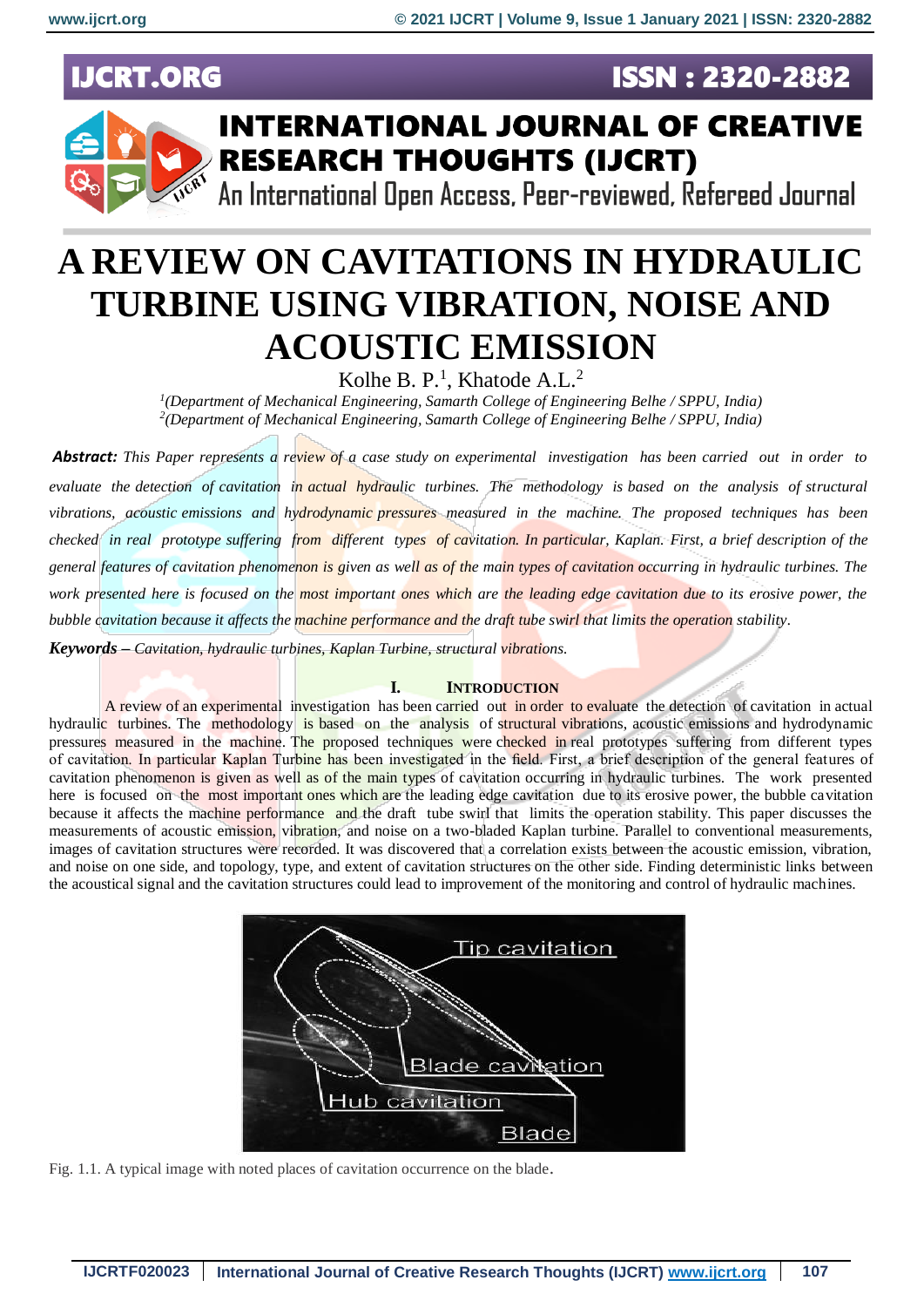## **II. LITERATURE REVIEW**

Xavier et. al has been studied "Detection of cavitation in hydraulic turbines" to evaluate the detection of cavitation in actual hydraulic turbines. The methodology is based on the analysis of structural vibrations, acoustic emissions and hydrodynamic pressures measured in the machine. The proposed system techniques have been checked in real prototypes suffering from different types of cavitation. low frequency spectral content can also be used in certain cases. The results obtained for the various types of cavitation found in the selected machines are presented and discussed in detail in the paper.

Sulo et. al has studied "Vibration Analysis of Cavitation in Kaplan Water Turbines" The real-time detection of cavitation risk is increasingly important, and even narrow cavitation-free power ranges can be utilised in load optimisation. Higher derivative signals x (3) and x (4) calculated from acceleration signals are very suitable for detecting impacts. This paper introduces a generalised moment  $\tau \sigma M p \alpha$  which is defined by three parameters the sensitivity of the moment improves when the order p of the moment increases, especially when short sample

time τ is used. In this study, sufficently good results were obtained with moments where the order of derivation  $\alpha = 4$ ,  $p \approx 4$ , and  $\tau =$ 3 s. The moment can be analysed first, and it is then possible to obtain the cavitation index

if the moment value exceeds the threshold. Data compression is very efficient as the detailed analysis only requires the feature values of the appropriate samples.

## **III. CAVITATION AND DETECTION TECHNIQUES**

Cavitation is defined by Knapp et al. as the condition when a liquid reaches a state at which vapour cavities are formed and grow due to dynamic pressure reductions to the vapour pressure of the liquid at constant temperature. In a flowing liquid, these cavities are subjected to a pressure increase that stops and reverses their growth, collapsing implosively and disappearing. The violent process of cavity collapse takes place in a very short time of about several nanoseconds and results in the emission of large amplitude shock-waves, as demonstrated by Avellan and Farhat. A high-speed reentrant liquid micro-jet directed towards the boundary can also occur for cavities collapsing close to a solid surface. If the amplitude of the resulting pressure pulse is larger than the limit of the material mechanical strength, a hollow or indentation of several micrometers called pit will be formed on the surface. If an accumulation of pits takes place in a narrow area, the material is finally eroded and mass loss occurs due to the repetitive action of the cavity collapses.

Cavitation detection is based on the previous understanding of the cavity dynamics and its location inside the machine. This knowledge has been gained from flow visualizations and measurements in laboratory devices such as a high-speed cavitation tunnel and a reduced scale turbine test rig. The main techniques are the study of the high frequency spectral content of the signals and of their amplitude demodulation for a given frequency band. Moreover, low frequency spectral content can also be used in certain cases. The results obtained for the various types of cavitation found in the selected machines are presented.

## **3. MAIN TYPES OF CAVITATION**

#### 3.1. Leading Edge Cavitation

See in Figure 3.1. It takes the form of an attached cavity on the suction side of the runner blades due to operation at a higher head than the machine design head when the incidence angle of the inlet flow is positive and largely deviated from the design value. It can also occur on the pressure side during operation at a lower head than the machine design head when the incidence angle is negative. If unstable, this is a very aggressive type of cavitation that is likely to deeply erode the blades and to provoke pressure fluctuations.



Fig. 3.1. Leading edge cavitation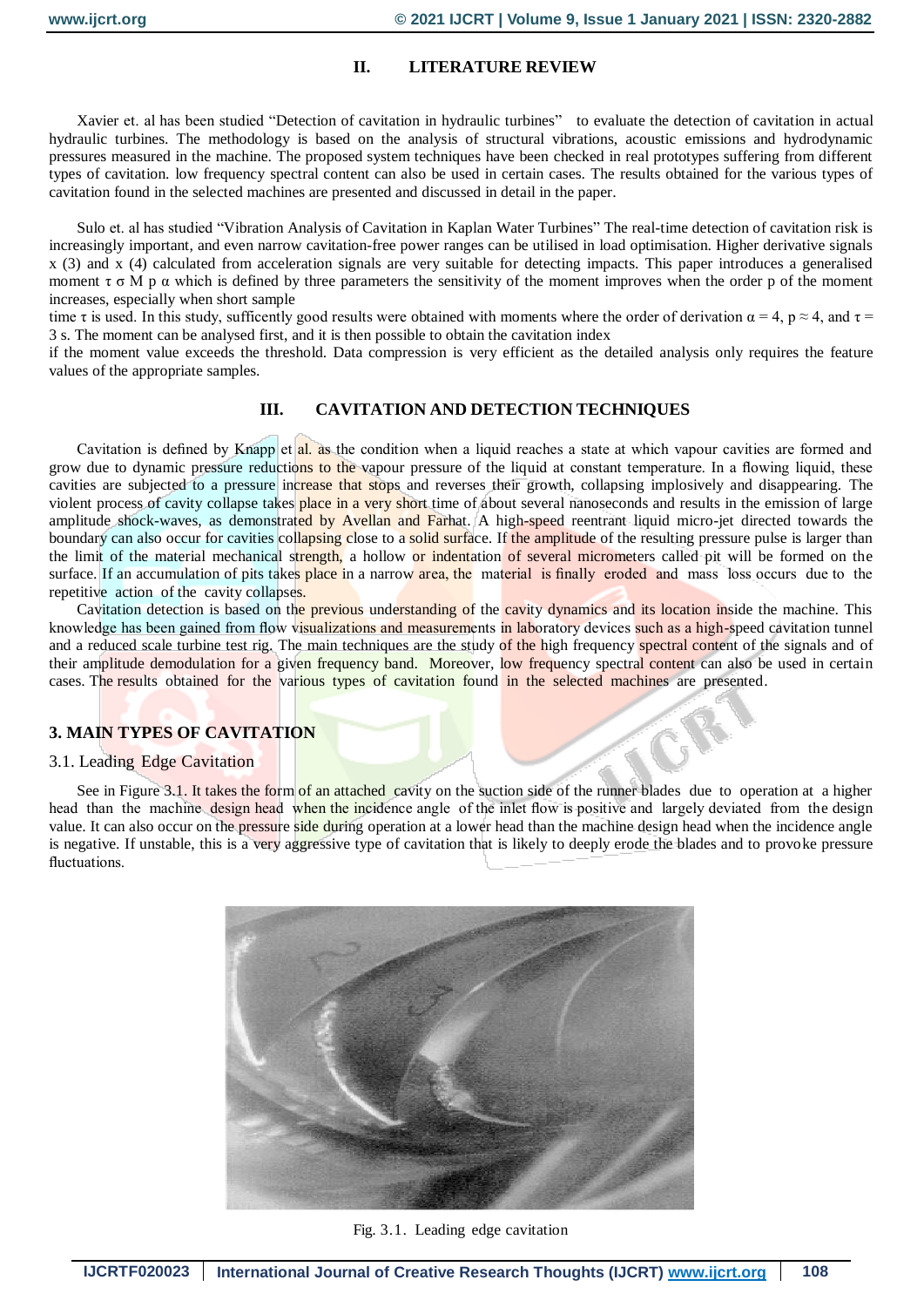## 3.2. Travelling Bubble Cavitation

See in Figure 3.2. It takes the form of separated bubbles attached to the blade suction side near the mid-chord next to the trailing edge. These travelling bubbles appear due to a low plant cavitation number sp and they grow with load reaching their maximum when the machine operates in overload condition with the highest flow rate. This is a severe and noisy type of cavitation that reduces significantly the machine efficiency and that can provoke erosion if the bubbles collapse on the blade.



#### Fig.3.2. Travelling bubble cavitation.

#### 3.3. Draft Tube Swirl

It is a cavitation vortex-core flow that is formed just below the runner cone in the centre of the draft tube. Its volume depends on sp and it appears at partial load and at overload due to the residual circumferential velocity component of the flow discharged from the runner. This vortex rotates in the same direction as the runner at part load and in the opposite direction at overload. From 50% up to 80% of the best efficiency flow rate, the vortex core takes a helical shape and presents a precession rotation at 0.25–0.35 times the runner rotating speed. In this case, circumferential pressure pulsations are generated at this low frequency. This provokes large bursts of pressure pulses in the draft tube causing strong vibrations on the turbine and even on the power-house. Beyond the best efficiency point the vortex is axially centered in the draft tube cone.

## 3.4 Inter-blade vortex cavitation

This is formed by secondary vortices located in the channels between blades that arise due to the flow separation provoked by the incidence variation from the hub to the band. They can attach to the intersection of the blade inlet-edge with the crown or midway of the crown between the blades close to the suction side. Only if their tip is in touch with the runner surface they can result in erosion. These vortices appear at partial load operation and yield a high broadband noise level. They can also appear and capitates at extremely high-head operation ranges because the sp is relatively low. In this case, they become unstable and cause strong vibrations.

## **IV. TESTING INSTRUMENTS AND CONDITIONS**

Experiments were performed at the low head closed-loop test rig for Kaplan turbines. Model tests were performed ac- cording to ice 60193 standard 17. The flow rate was measured with an absolute accuracy of  $\pm 0.16\%$  of the measured value Venturimeter calibrated with volumetric method and ±0.20% of the measured value electromagnetic flow meter. The head was measured with an uncertainty of less than  $\pm 0.1\%$  of the measured value.

#### 4.1. Acoustic Emission Sensor.

For the detection of the high- frequency noise, an acoustic emission sensor Kistler 8152A1 was used. It contains a piezoelectric element that detects acoustical waves in solids with a frequency ranging from 50 kHz to 400 kHz ±10dB. The sensor was mounted according to ASTM E 650-85 standard 18. It was connected to the signal-conditioning device, a Kistler AE-Piezotron Coupler 5125A, which contains the sensor's current supply, the amplifier, a two-pole Butterworth high- pass 50 kHz cutoff frequency , and low-pass 1 MHz cutoff frequency filters.

## 4.2. Hydrophone.

A Bruel and Kjær B & K type 8103 high- frequency hydrophone was used. It can be used for sound measurements with a frequency ranging from 0.1 Hz to 180 kHz. ±12.5dB. The hydrophone was connected to the charge amplifier B&K-type 2635. The hydrophone was submerged in a small container filled with water and attached to the outside surface of the draft tube. The acoustical signal was transmitted from the flow field, through the Plexiglas and water to the hydrophone. To improve the amplitude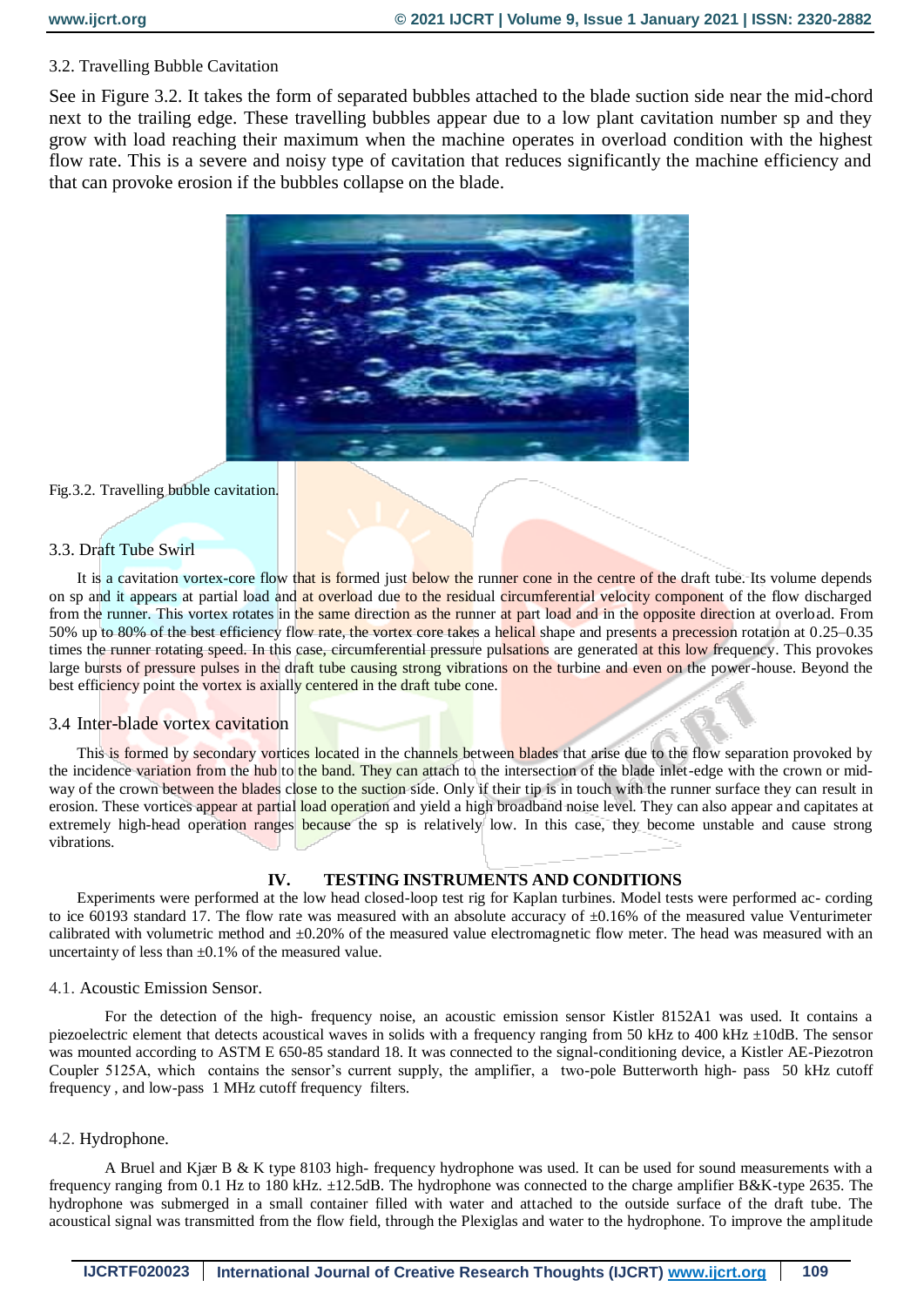resolution of the high-frequency component before A/D conversion, the low-frequency signal up to 2 kHz was removed with an analog filter KEMO VBF42.

#### 4.3. Accelerometer.

A Bruel and Kjær type 4393 accelerometer was used. It has a flat from 0.1 Hz to15 kHz. The typical mounted resonance frequency is 55 kHz. The calibration curve was considered so that the vibrations could be measured almost up to the accelerometer resonance region frequency range  $30 - 50$  kHz  $\pm$ 7 dB. Despite this deficiency, the results were similar to those of the acoustic emission and hydro- phone measurements. The accelerometer was connected to the amplifier B&K-type 2635.

#### 4.4. Data Acquisition.

The acoustic emission, hydrophone, accelerometer, and trigger signals were simultaneously sampled at a 12-bit resolution with a 1 MHz sampling rate for 20 s to pre- serve the full frequency range of each transducer for further analysis. To avoid the possible aliasing phenomenon, the sampling frequency was at least five times higher than the observed frequency range. PC-based sampling was carried out simultaneously over four channels using a National Instruments PCI-6110E A/D converter card. Data sampling and post-processing were performed with software developed in LABVIEW on 2×10<sup>o</sup>7 samples of complete acquired signal from each transducer.

#### 4.5. Model Turbine Operation Conditions

The present study concentrates on the most severe cavitation conditions, i.e., at the operating point with a full turbine discharge and a minimum full-size turbine operating head. Cavitation measurements were performed at a fixed model turbine head 5.4 m , flow rate 0.44 m3 /s , and rotational speed 900 rpm . Only the cavitation number was changed by adjusting the absolute pressure in the turbine draft tube. The definition of the cavitation number as used in water turbine testing is

$$
\sigma = \frac{H_b - H_s - H_v}{H_b - H_s - H_v}
$$

**H H** 

Where Hb is the atmospheric pressure, Hs is the suction head, Hy gives the vapor pressure of water, and H is the net head applied to the turbine. At first, a negative suction head was achieved by applying over- pressure in the draft tube measuring points with cavitation number higher than 4.6 in, then a vacuum pump was used to achieve positive suction head up to the point of full impeller cavitation. In this way, the full range of cavitations' conditions was tested. The setting level of the machine is the distance Hs indicated in that determines the pressure field in relation to the vapour pressure threshold. For instance, bubble cavitations' can appear even at the best efficiency point of the machine because it has a strong dependence on this level. Thus, the cavitations' coefficient of a hydraulic turbine depends on this parameter. A water turbine is designed to have the maximum efficiency for a given head and flow rate, but it can also operate at off-design points.

#### **v. EXPERIMENTAL SETUP**

Experiments were first conducted on a four-bladed Kaplan turbine model with specific speed nq= 3.21 and nominal outside diameter of 350 mm. The Reynolds number was held constant during the experiment Re =2.6×10ˆ6 based on the blade tip velocity and the blade chord length. Because of the distorted signals from noise, the measured acoustic signals from the four-bladed turbine show an unclear cavitation trend from the interaction of multiple blades. This un-clear trend is also demonstrated from the visual measurements. In order to isolate the cavitation features, a two-bladed Kaplan turbine was therefore constructed from the original four-

blade con- figuration by removing two blades. The two-bladed turbine has, of course, higher specific speed than the original. The efficiency of the two-bladed turbine certainly deviates from the original design. However, a similar cavitation condition and phenomena would be expected with the same revolution speed, guide vane opening, flow rate, cavitation number, and lower head as for the original four-bladed turbine.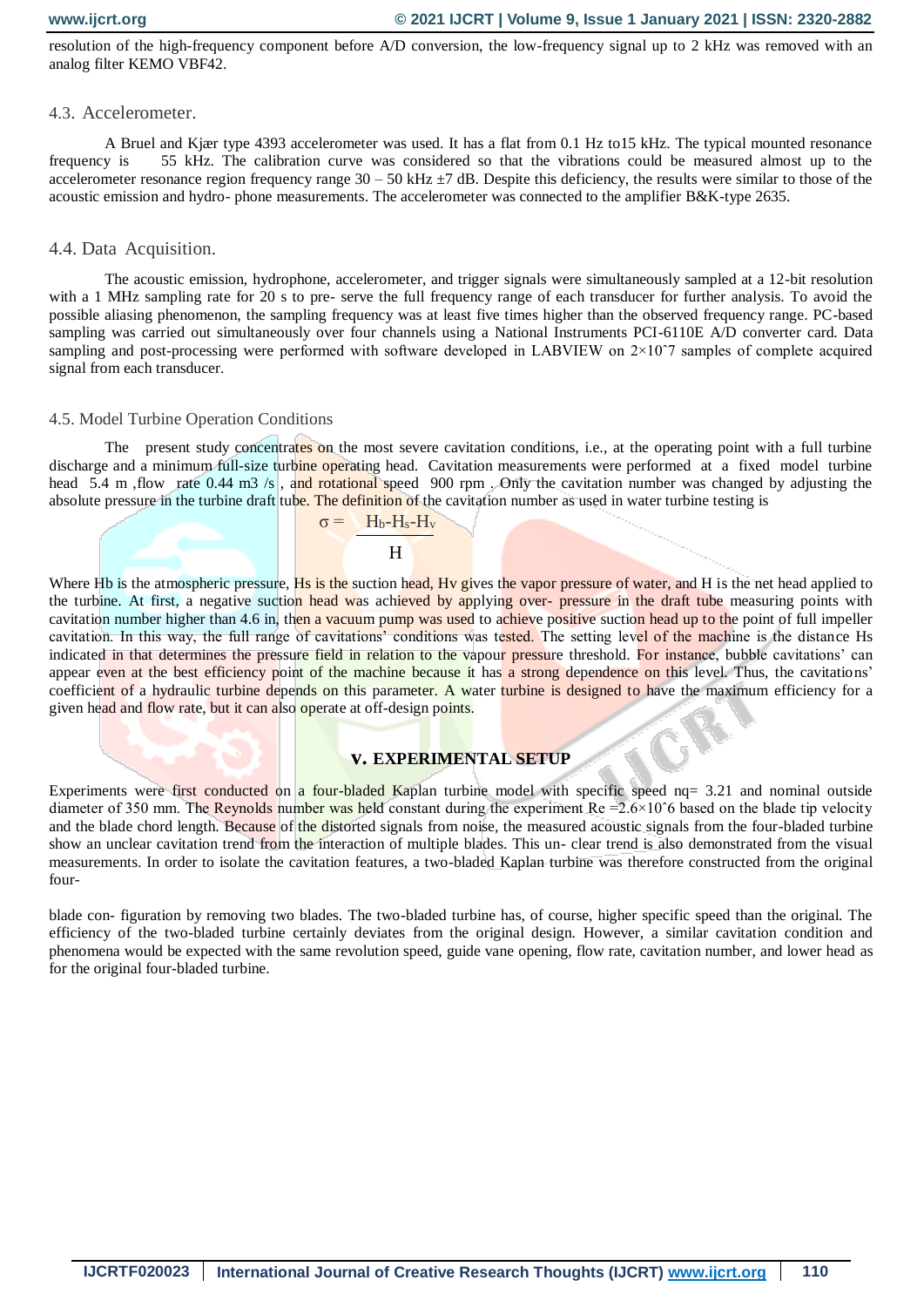

Fig.5. Experimental setup: 1. accelerometer, 2. hydrophone, 3. AE sensor, 4. stroboscopic light, 5. camera.

Because of the physical nature of cavitation, sensors with a large frequency range were used. The acoustic emission sensor and accelerometer were mounted on the flange in the horizontal plane at the beginning of the suction tube. The hydrophone was mounted on the suction tube close to the *impeller*. Actual positions of the sensors, stroboscopic light, and the charge-coupled device camera.

#### **VI. RESULT AND DISCUSSION**

For the acoustical emission measurements, the frequency range plays no role for the cases with higher cavitation numbers. Both signals in the frequency ranges of  $60-120$  kHz and  $180-300$  kHz begin to rise at approximately = 3.4, where cavitation first occurs. A maximum of both signals is reached at  $= 1.9$ . After that, the amplitude of the signals drops significantly until a local minimum is reached at  $= 1.5$ . The amplitude of the signal with the frequency range  $180 - 300$  kHz drops slightly slower in this region, probably because the majority of the Eigen frequencies of the pressure waves that are emitted during the cavitation cloud collapse also lie in this range 12, 13. At even lower cavitation numbers 1.5, both signals rise again.







Cavitation can present different forms in hydraulic turbines depending on the machine design and the operating condition. As a result, high vibration levels, instabilities and erosion can occur this invalidates the machine operation and provokes damage.

The types of cavitation of major interest in hydraulic turbines are the inlet leading edge cavitation, the outlet bubble cavitation and the draft tube swirl, which have been described after introducing the basic cavitation phenomena.

The inspection of single images revealed that different cavitation types exist at various positions on the turbine blade as a function of cavitation number. This fact indicates a possible explanation of the variation of acoustic emission, noise, and vibration based on the topological structure and the position of cavitation.